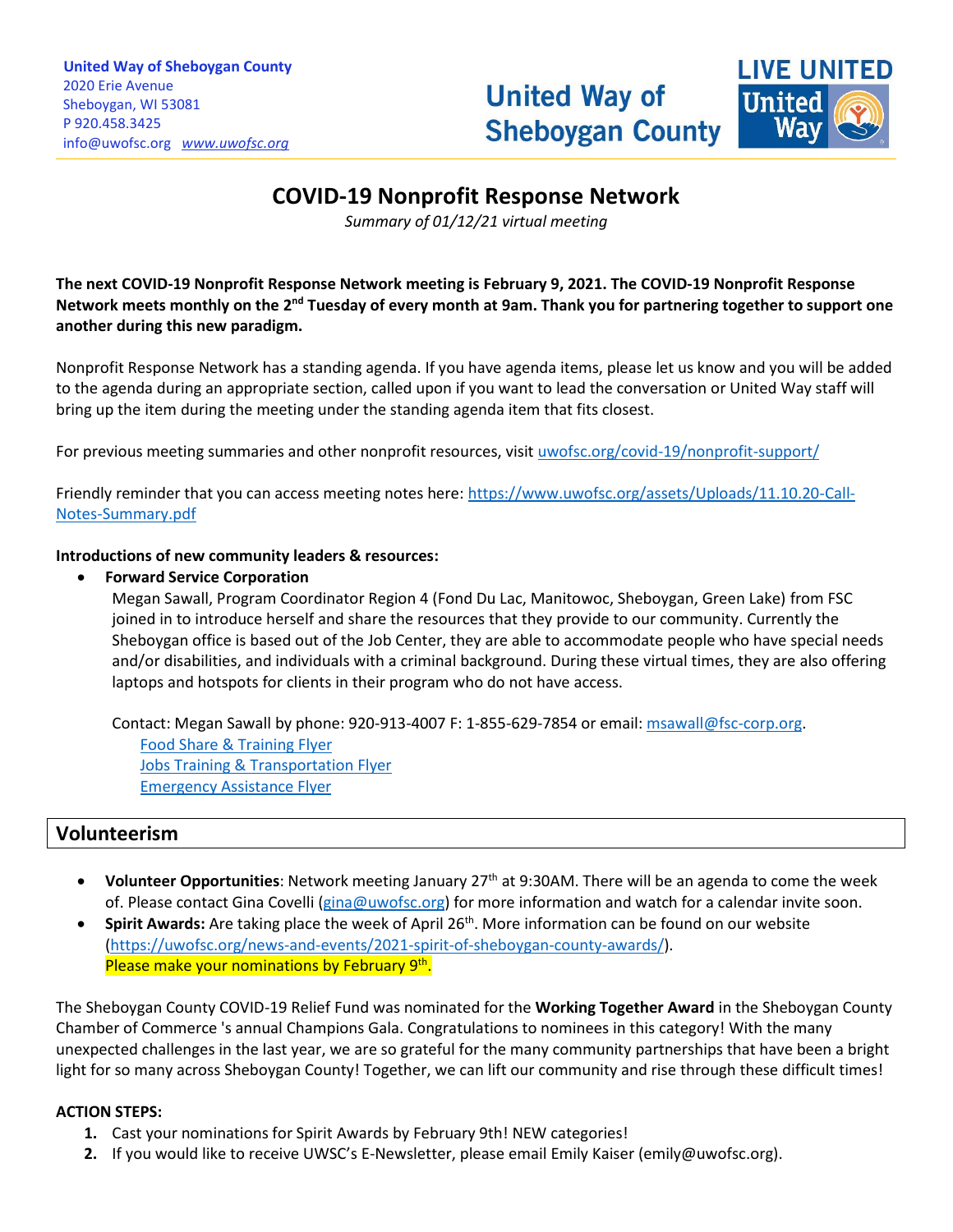

# **Open Discussion Regarding New Needs/Resources for Clients**

#### *LAST CALL – Hand Sanitizer and Socks!*

You know the drill. [Use this link to sign up for a spot to pick up socks and/or hand sanitizer. W](https://www.signupgenius.com/go/10c0d4eaea62da2f9c43-sock)e are anticipating January as the last month possible to pick up these distribution items locally. After that, we will reach out to nearby communities if items remain. If a time/doesn't work, please feel free to email Heather Dana [\(heather@uwofsc.org\)](mailto:heather@uwofsc.org) to schedule another time.

\_\_\_\_\_\_\_\_\_\_\_\_\_\_\_\_\_\_\_\_\_\_\_\_\_\_\_\_\_\_\_\_\_\_\_\_\_\_\_\_\_\_\_\_\_\_\_\_\_\_\_\_\_\_\_\_\_\_\_\_\_\_\_\_\_\_\_\_\_\_\_\_\_\_\_\_\_\_\_\_\_\_\_\_\_\_\_\_\_\_\_\_\_\_\_\_\_\_\_\_\_\_\_\_\_\_\_\_\_\_\_\_\_\_\_\_\_\_\_\_\_\_\_\_\_\_\_\_\_\_\_\_\_\_\_\_\_\_\_\_\_\_\_\_\_\_\_\_\_\_\_\_\_\_\_\_\_\_\_\_\_\_\_\_\_\_\_\_\_\_\_\_\_\_\_\_\_\_\_\_\_\_\_\_\_\_\_\_\_\_\_\_\_\_\_\_\_\_\_\_\_\_\_\_\_\_\_\_\_\_\_\_\_\_\_\_\_\_\_\_\_\_\_\_\_\_\_\_\_\_\_\_\_\_\_\_\_\_\_\_\_\_\_\_\_\_\_\_\_\_\_\_\_\_\_\_\_\_\_\_\_\_\_\_\_\_\_\_\_\_\_

#### *Auto Repair Assistance Programs*

- **Forward Service Corporation:** WETAP, provides vehicle purchase and repair loan assistance with an interest free loan for up to 12 months. To qualify, participants must be 150% poverty level and below. For more information, please see their website: [https://fsc-corp.org/programs/wetapvanpool/.](https://fsc-corp.org/programs/wetapvanpool/)
- **Love INC:** GAP Ministry, assists with car maintenance by determining auto repair needs and making payment arrangements. For more information, please see their website: [https://www.loveincsheboygancounty.org/auto](https://www.loveincsheboygancounty.org/auto-repair-gap-ministry)[repair-gap-ministry.](https://www.loveincsheboygancounty.org/auto-repair-gap-ministry)
- **Consumer Credit Counseling:** Wheels Program, assists individuals with blemished credit get a vehicle loan so they can fulfill their daily obligations. For more information, please see their website: https://cccsonline.org/

#### **ACTION STEPS:**

- 1. Sign up for hand sanitizer and socks.
- 2. Refer clients to auto repair assistance programs, as it fits.

## **Community Resource Share/Collaborative Efforts**

- **Healthy Sheboygan County 2021 Virtual Call to Action:** Has a community assessment meeting coming up on January 28<sup>th</sup> 7:30AM-10:30AM. Here is the *invite*/save the date.
- **Great Marriages:** Thriving in Love and Money event on January 28<sup>th</sup>! Hear from Thrivent Financial about relationships and money. Deepen your understanding of each other, leading to clear communication, peace as a couple, and better financial decision-making. Visit[: https://www.great-marriages.org/events](https://www.great-marriages.org/events) to register and for more events on their website.
- Meals on Wheels: Has their annual soup event coming up on Feb 22<sup>nd</sup>. Pivoting this year, this event will be drivethru pick-up only for to-go soup and additional goodies. Keep an eye out for more information online!
- **Consumer Credit Counseling:** Is hosting their Rent Smart course at the Chamber of Commerce (621 S. 8TH St. Sheboygan WI 53081). This course aids participants in purchasing a home and knowledge on their rights as a renter. Certification upon completion of the course is provided. Information on forbearance is attached.
- **Nourish:** Check out their first quarter events calendar for delicious at home community dinners and ways to advance your green thumb[: https://nourishfarms.org/new-events?view=calendar&month=01-2021.](https://nourishfarms.org/new-events?view=calendar&month=01-2021)
- **Above and Beyond:** 2021 rental options available! Please see link for available times and days: [https://mailchi.mp/04b61578afdc/new-rent-the-museum-](https://mailchi.mp/04b61578afdc/new-rent-the-museum-4084689?fbclid=IwAR13ljev0YRgSSB4cS2424J6CmMISnQ_gaoGd9ORRUPYathd_KE413eYfh4)[4084689?fbclid=IwAR13ljev0YRgSSB4cS2424J6CmMISnQ\\_gaoGd9ORRUPYathd\\_KE413eYfh4.](https://mailchi.mp/04b61578afdc/new-rent-the-museum-4084689?fbclid=IwAR13ljev0YRgSSB4cS2424J6CmMISnQ_gaoGd9ORRUPYathd_KE413eYfh4) More updates on this will be coming soon. A&B is virtually providing the Play is Healing program with MHA. This program focuses on emotional and mental well-being. For inquires, please reach out to Jackie [\(jackie@abkids.org\)](mailto:jackie@abkids.org).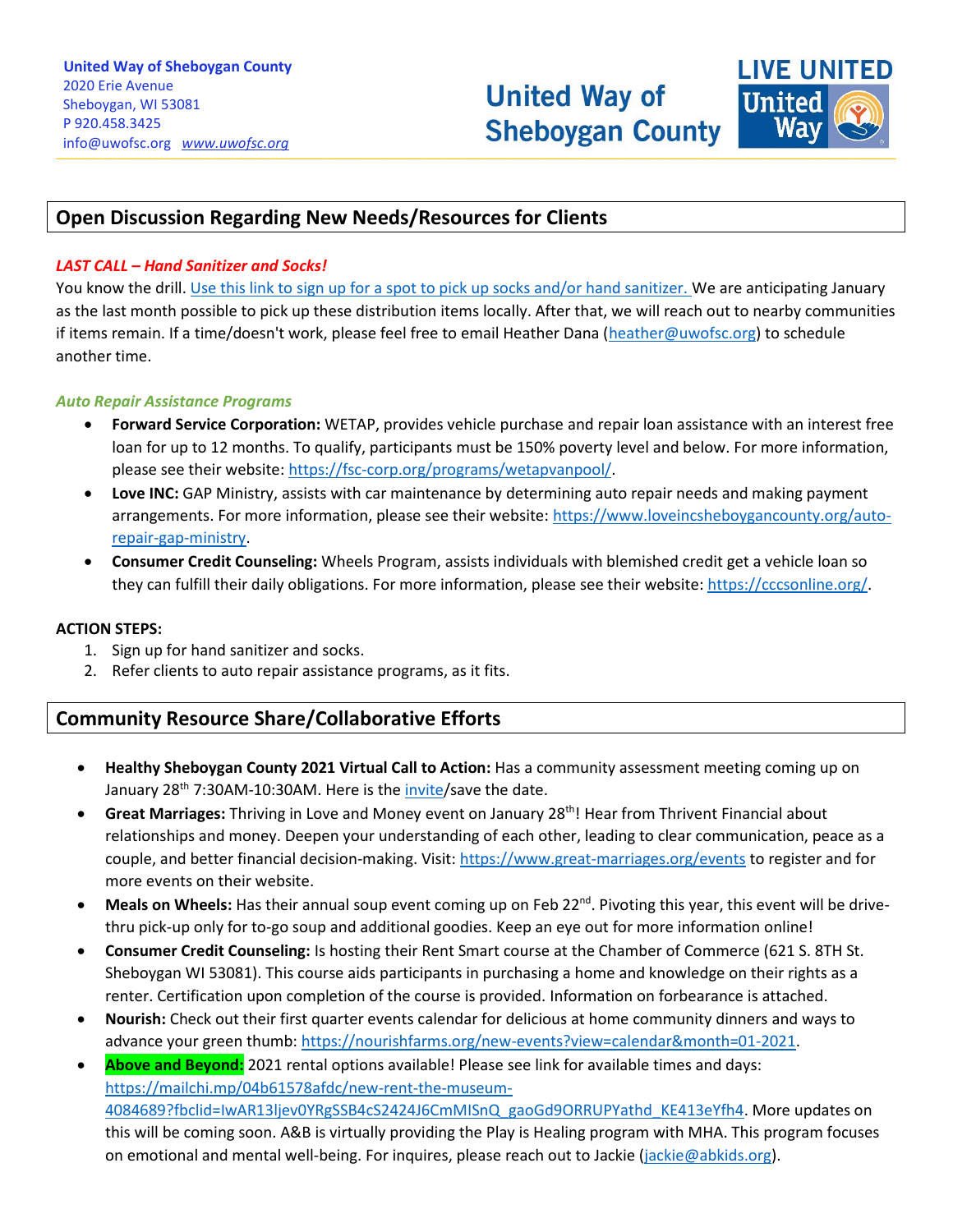# **United Way of Sheboygan County**



• **Communication about family/youth programs, events, and resources with school districts:** As you may have heard on our last COVID-19 Nonprofit Response Network Call, the Youth Agency Network (YAN) inspired a discussion on how to best share resources, collectively and collaboratively, with youth and families via school districts. After connecting with YAN, all agreed that as a cradle to career initiative it made a lot of sense to have the Community Partnership for Children (CPC) collect and distribute information to school systems in hopes that participating school districts will disseminate the information in whatever platform works for their district. We will likely be housing this info on our website, too. How can you join us? Information we need from you to make this happen is:

\_\_\_\_\_\_\_\_\_\_\_\_\_\_\_\_\_\_\_\_\_\_\_\_\_\_\_\_\_\_\_\_\_\_\_\_\_\_\_\_\_\_\_\_\_\_\_\_\_\_\_\_\_\_\_\_\_\_\_\_\_\_\_\_\_\_\_\_\_\_\_\_\_\_\_\_\_\_\_\_\_\_\_\_\_\_\_\_\_\_\_\_\_\_\_\_\_\_\_\_\_\_\_\_\_\_\_\_\_\_\_\_\_\_\_\_\_\_\_\_\_\_\_\_\_\_\_\_\_\_\_\_\_\_\_\_\_\_\_\_\_\_\_\_\_\_\_\_\_\_\_\_\_\_\_\_\_\_\_\_\_\_\_\_\_\_\_\_\_\_\_\_\_\_\_\_\_\_\_\_\_\_\_\_\_\_\_\_\_\_\_\_\_\_\_\_\_\_\_\_\_\_\_\_\_\_\_\_\_\_\_\_\_\_\_\_\_\_\_\_\_\_\_\_\_\_\_\_\_\_\_\_\_\_\_\_\_\_\_\_\_\_\_\_\_\_\_\_\_\_\_\_\_\_\_\_\_\_\_\_\_\_\_\_\_\_\_\_\_\_\_

- Organization
- Date & time
- URL
- Public contact information (email and/or phone, preference is both) for questions, inquiries and follow up
- 3 brief sentences summarizing event, program etc.

These programs and events will be disseminated through the Sheboygan County School Districts the first of every month. Submissions can be sent to Tahareh Mohammadian [\(Tahareh@uwofsc.org\)](mailto:Tahareh@uwofsc.org) by the 15<sup>th</sup> of every month and include the above information for the upcoming month. Please reference the attached letter in the notes for further information. . This information is also housed on our website: [https://www.uwofsc.org/assets/Uploads/January-2021.pdf.](https://www.uwofsc.org/assets/Uploads/January-2021.pdf)

## **ACTION STEPS:**

1. Please see above.

# **Open Discussion Regarding Needs for Agencies & Staffing & General Updates**

**RAYS:** Runaway and Youth Services (RAYS) has transitioned to a program ran by Foundations. If you missed LSS's [community announcement transition letter,](https://www.uwofsc.org/assets/Uploads/RAYS-Transition-Letter-2020.pdf) please see the link. They are located at the Weill Center property (816 N 8th Street, left of performing arts building). They are remaining continuity of services and feeding around 30 youth each week. Additionally, they will be providing a food pantry, starting next week. New contact information for Emily: Emily Kunde - RAYS with Foundations Health & Wholeness - phone numbers are the same, 920.458.7100/920.980.1939, [ekunde@wearefoundations.org.](mailto:ekunde@wearefoundations.org)

**Diversity, Equity, Inclusion & Belonging (DEIB):** UWSC in partnership with the United Way Wisconsin network, will be launching a 21-Week Equity Challenge. More information to come via email. The challenge launches on Feb 1<sup>st</sup>. At our next Nonprofit Response Network meeting in February a larger update on the DEIB Social Sector's recent pilot survey and what to expect in a request for your nonprofit to participate in a baseline DEIB survey soon!

**UWSC:** Partner Agencies information for EC-Impact is due January 21<sup>st</sup> by 12:00PM. Please reach out to Gina Covelli [\(gina@uwofsc.org\)](mailto:gina@uwofsc.org) with questions.

**Habitat for Humanity**: Has received funding from Sheboygan County for their home repair program. There are requirements to be involved, see their website fo[r https://www.habitatlakeside.com/home-repair-program.html](https://www.habitatlakeside.com/home-repair-program.html) for information. Please contact Karina (kberdyck@habitatlakeside.com) for inquires.